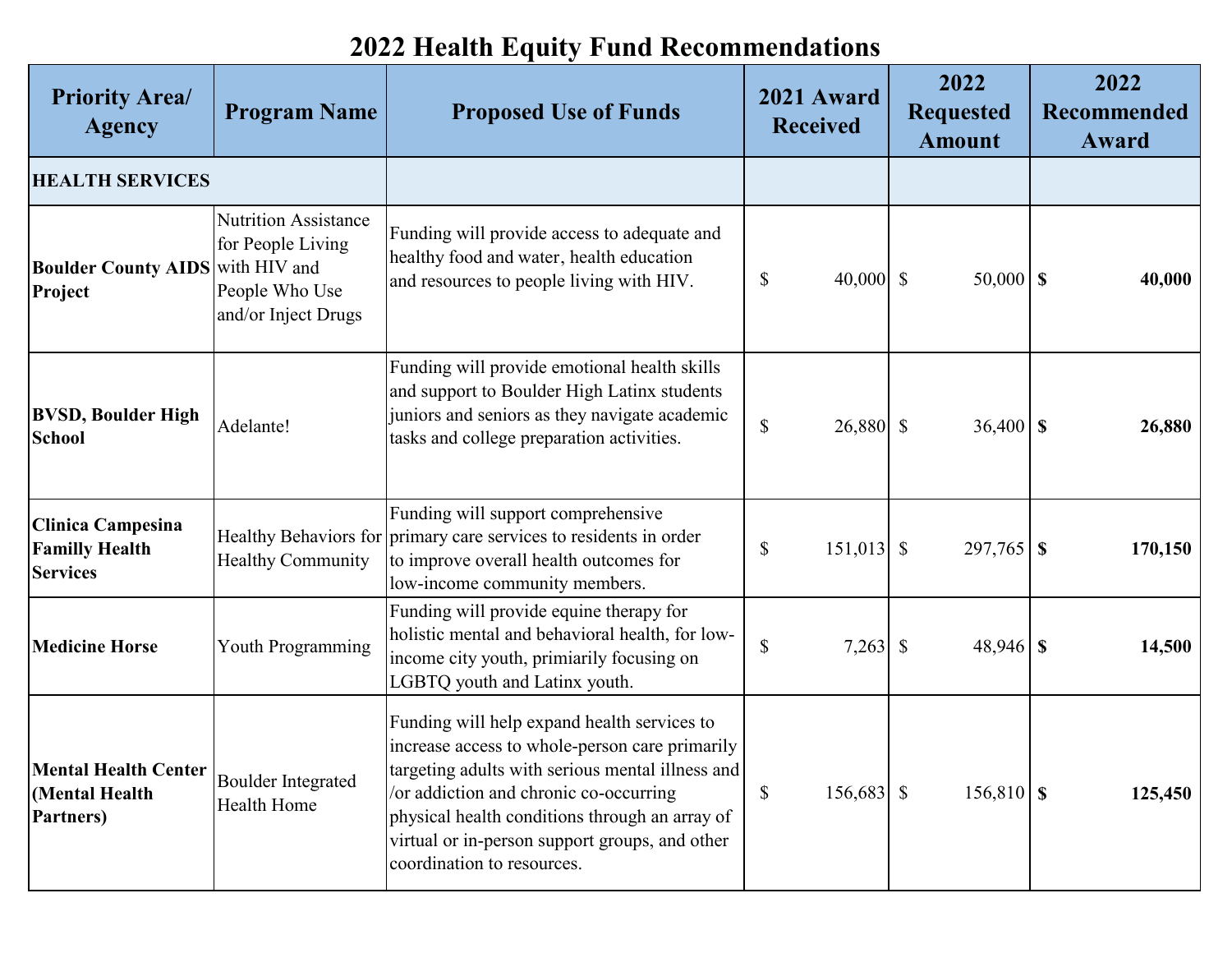| <b>Boulder Community</b><br><b>Health</b>      | Prevention and<br>Intervention for Life<br>Long Alternatives and<br>Recovery (PILLAR) | Funding will provide access to reduced or free-<br>of-charge alternatives forms of therapy to<br>individuals recovering from susbtance use<br>prioritizing marignalized and oppressed<br>populations.                                                                                                                        | \$<br>45,000 $\vert$ \$                 |              | $178,264$ \$   | 124,780 |
|------------------------------------------------|---------------------------------------------------------------------------------------|------------------------------------------------------------------------------------------------------------------------------------------------------------------------------------------------------------------------------------------------------------------------------------------------------------------------------|-----------------------------------------|--------------|----------------|---------|
| <b>Boulder Pride</b>                           | LGBTQ Health and<br>Wellness                                                          | Funding will provide up to 3 months of initial<br>mental health therapeutic services to LGBTQ<br>persons who are on the waitlist and need<br>immediate attention, and are medicaid<br>recipients uninsured but medicaid-eligible; and<br>serve as a bridge onto long-term therapy<br>services that are culturally competent. |                                         |              |                | 26,600  |
|                                                |                                                                                       | <b>Health Services Subtotal \$</b>                                                                                                                                                                                                                                                                                           | 426,839                                 | $\mathbb{S}$ | $801,435$   \$ | 528,364 |
| <b>DISEASE PREVENTION - FOOD</b>               |                                                                                       |                                                                                                                                                                                                                                                                                                                              |                                         |              |                |         |
| <b>Boulder County</b><br><b>Farmers Market</b> | <b>Farmers Market Food</b><br><b>Access Incentives</b>                                | Funding will increase the sale and<br>consumption of locally grown foods to low-<br>income families, primarily serving WIC and<br>SNAP recipients.                                                                                                                                                                           | $\boldsymbol{\mathsf{S}}$<br>243,060 \$ |              | $160,478$ \$   | 144,450 |
| <b>Boulder County</b><br><b>Farmers Market</b> | Home Delivery and<br>Curbside Programs                                                | Funding will provide and increase<br>consumption of healthy fruits & vegetables<br>through direct delivery to low-income<br>families that face multiple barriers in<br>accessing the in-person farmers market.                                                                                                               |                                         |              | $184,186$ \$   | 138,140 |
| <b>Boulder County</b><br><b>Public Health</b>  | Double Up Food<br><b>Bucks Retail</b>                                                 | Funding will enable SNAP recipients to<br>receive matching benefits when they purchase<br>additional fruits and vegetables with their<br>SNAP benefits.                                                                                                                                                                      | \$<br>$186,205$ \$                      |              | $309,851$ \$   | 186,200 |
| <b>Boulder County</b><br><b>Public Health</b>  | SNAP Gap/Produce<br>Plus                                                              | Funding will increase food security for low-<br>income residents ineligible for asssistance<br>through SNAP or WIC.                                                                                                                                                                                                          | 233,970 \$<br>\$                        |              | $413,708$ \$   | 257,000 |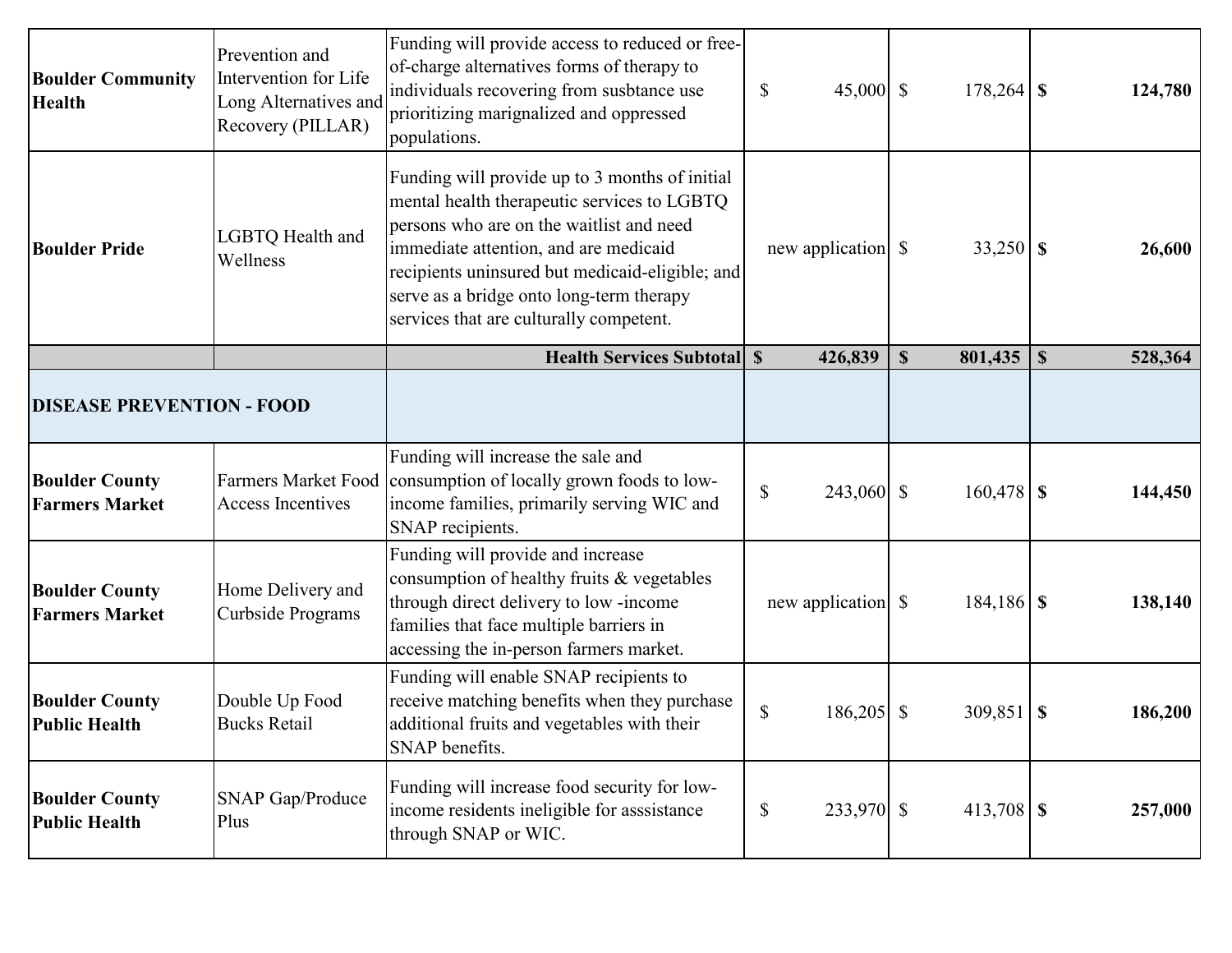| <b>Boulder Food Rescue</b> Food Redistribution                     |                                                                             | Funding will deliver fresh produce to No Cost<br>Grocery programs; expand procurement of<br>food.                                                                                                                   | $90,000$ \$<br>$\mathbb{S}$               | $113,000$ \$ | 90,000  |
|--------------------------------------------------------------------|-----------------------------------------------------------------------------|---------------------------------------------------------------------------------------------------------------------------------------------------------------------------------------------------------------------|-------------------------------------------|--------------|---------|
| <b>Community Food</b><br><b>Share</b>                              | Food Procurement &<br><b>Food Distribution</b><br>Program                   | Funding will allow agency to procure and<br>distribute healthy foods to BVSD students<br>and their families and other community<br>members.                                                                         | $\mathbb{S}$<br>139,950 \$                | $150,000$ \$ | 112,500 |
| <b>Emergency Family</b><br><b>Assistance Association</b><br>(EFAA) | Shelter & Basic<br>Needs                                                    | Funding will increase food security and<br>positive health outcomes among low-<br>income city households as well as healthy<br>food and nutrition education.                                                        | $\boldsymbol{\mathsf{S}}$<br>$107,644$ \$ | $107,600$ \$ | 107,600 |
| <b>Growe</b><br><b>Foundation/Garden</b><br><b>To Table</b>        | Programs for At-Risk<br><b>Boulder Elementary</b><br><b>School Students</b> | Funding will provide food and gardening<br>bilingual educational materials, teacher &<br>parent training and support, and school garden<br>coordination for children at 10 city elementary<br>schools.              | 21,758 \$<br>\$                           | $32,922$ \$  | 21,700  |
| <b>Growing Gardens</b>                                             | <b>Growing Gardens</b><br>Food Project                                      | Funding will promote health by increasing<br>access and food security through fresh<br>produce/foods, seeds, plant starters and<br>gardening resources for low-income<br>community members.                         | 40,000 $\vert$ \$<br>\$                   | $15,000$ \$  | 12,000  |
| <b>Growing Gardens</b>                                             | Healthy Eating for<br>Children in Boulder                                   | Funding will provide healthy eating and<br>nutrition education, farm visits, and fresh<br>produce to students ages 2-11yrs in Boulder.                                                                              |                                           | 88,000 \$    | 44,000  |
| <b>Growing Gardens</b>                                             | <b>Teen Nutrition</b><br><b>Education in Boulder</b>                        | Funding will provide teens with awareness and<br>education through nutrition education, cooking<br>skills and physical fitness by engaging them in<br>growing food in the farm as well as creating<br>new recipies. |                                           | $15,000$ \$  | 12,000  |
| <b>Meals on Wheels</b>                                             | Meals on Wheels of<br>Boulder                                               | Funding will provide prepared, home-<br>delivered meals and social connectivity for<br>low-income older adults living in the city.                                                                                  | $100,000$ \$<br>\$                        | $150,000$ \$ | 100,000 |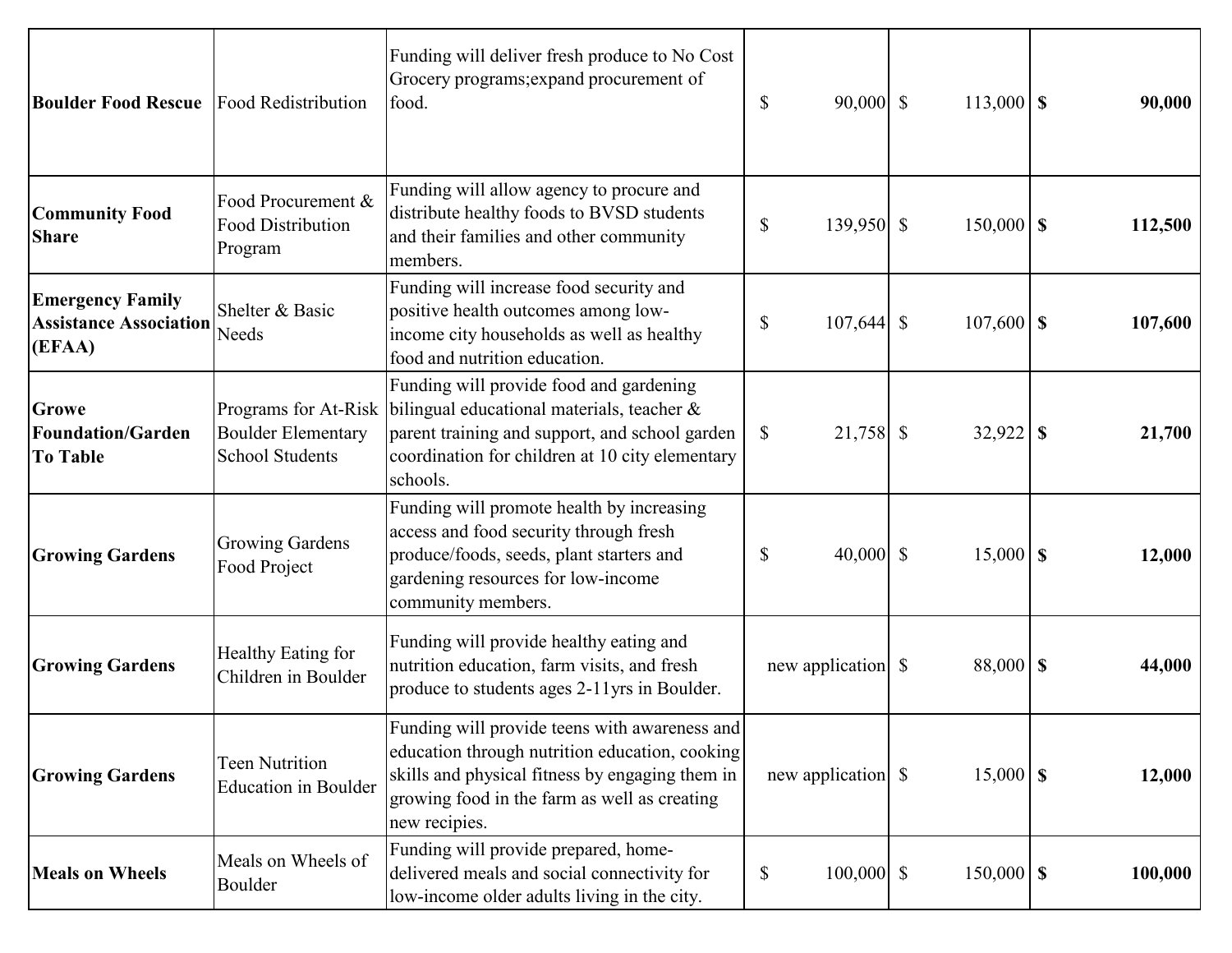| <b>Safehouse Progressive</b><br><b>Alliance for</b><br><b>Nonviolence (SPAN)</b> | Foodservice Equity<br>initiative | Funding will be used to staff a kitchen<br>manager at the domestic violence emergency<br>shelter, to provide healthy meals, nutrition<br>and healthy eating programs for residents/<br>families.                                                                     | \$<br>$50,000$ \$            | $51,500$ \$  | 50,000    |
|----------------------------------------------------------------------------------|----------------------------------|----------------------------------------------------------------------------------------------------------------------------------------------------------------------------------------------------------------------------------------------------------------------|------------------------------|--------------|-----------|
| <b>The School Food</b><br><b>Project (BVSD)</b>                                  | Get Kids Cooking                 | Funding would have provided monthly hands-<br>on nutrition-based cooking classes for parent<br>and student with a local Chef to increase<br>cooking skills and knowledge; and a registered<br>dietician being avialable during each class to<br>provide information. |                              | $19,308$ \$  |           |
|                                                                                  |                                  | <b>Food Subtotal S</b>                                                                                                                                                                                                                                               | 1,212,587                    | $\mathbf S$  | 1,275,589 |
| <b>DISEASE PREVENTION - FITNESS</b>                                              |                                  |                                                                                                                                                                                                                                                                      |                              |              |           |
| <b>BC</b> United                                                                 | Youth Scholarships               | Funding will provide seasonal soccer<br>programs, provide neighborhood "free play",<br>coaching recruitment and training, and<br>scholarships.                                                                                                                       |                              |              | 59,300    |
| <b>Boulder Parks and</b><br>Rec                                                  | Rec on Wheelz                    | Funding will provide structured recreation<br>programming to youth and teens living in<br>Boulder mobile home parks by minimizing<br>barriers such as transportation, cost, and<br>langauge for engagement and participation.                                        | $90,000$ \$<br>\$            | $183,661$ \$ | 90,000    |
| <b>Boulder Parks and</b><br>Rec                                                  | <b>Recquity Program</b>          | Funding will fully-subsidize recreation center<br>passes to low-income residents and provide<br>bilingual community liaisons to support<br>residents and achieve program outcomes.                                                                                   | \$<br>60,987 \$              | $148,018$ \$ | 61,000    |
| <b>Boulder Parks and</b><br><b>Rec Foundation</b>                                | <b>PLAYPass</b>                  | Funding will help reduce barriers to<br>participation in fee-based physical activity<br>programming for low-income city youth;<br>increase equity and inclusion best-practices<br>among physical fitness businesses and non-<br>profit agencies.                     | $\mathbb{S}$<br>$112,500$ \$ |              | 112,500   |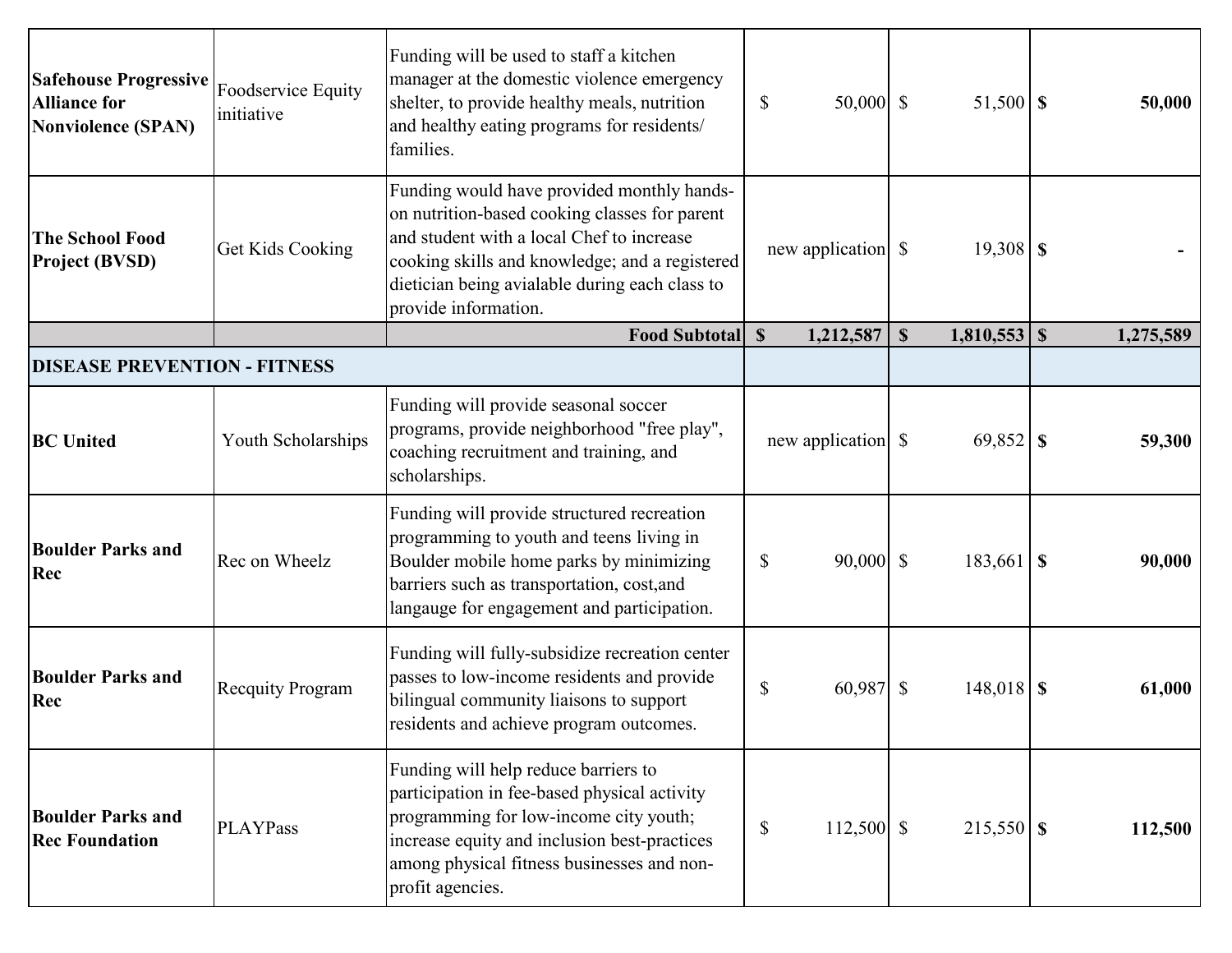| <b>Community Cycles</b>                                | Bicyling for<br><b>Community Health</b>                     | Funding will provide bicyles to low income<br>children and youth as well as education and<br>information to maintain bicycles, wayfinding<br>skills and safe riding tips.             | $\mathbb{S}$ | $50,000$ \$            | $185,150$ \$                  | 50,000  |
|--------------------------------------------------------|-------------------------------------------------------------|---------------------------------------------------------------------------------------------------------------------------------------------------------------------------------------|--------------|------------------------|-------------------------------|---------|
| <b>Family Learning</b><br><b>Center</b>                | Move to Learn -<br>Youth Health<br><b>Disparity Program</b> | Funding will provide low income and minority<br>students living in subsidized and low-income<br>housing in physical activity programming, to<br>improve health and academic outcomes. | $\mathbb{S}$ | 47,000 $\vert$ \$      | $62,300$ \$                   | 47,000  |
| <b>Women's Wilderness</b>                              | Girls Wilderness<br>Adventures                              | Funding will enable low-income girls and girls<br>of color in Boulder, to participate in outdoor<br>physical activity programs for increased<br>physical and mental health outcomes.  | $\mathbb{S}$ | $26,100$ \$            | $52,600$ \$                   | 26,100  |
|                                                        |                                                             |                                                                                                                                                                                       |              |                        |                               |         |
|                                                        |                                                             | <b>Fitness Subtotal S</b>                                                                                                                                                             |              | 386,587                | $\mathbf S$<br>$917,131$   \$ | 445,900 |
| <b>DISEASE PREVENTION-WELLNESS</b>                     |                                                             |                                                                                                                                                                                       |              |                        |                               |         |
| <b>TGTHR</b> (formerly<br>known as Attention<br>Homes) | Positive Health<br>Outcomes for Chase<br>House Youth        | Funding will provide classes and outreach to<br>programs of physical fitness, increase<br>consumption of fresh foods and access to<br>growing healthy foods.                          |              | application<br>revived | $\hat{S}$<br>$15,000$ \$      | 13,500  |
| <b>Boulder County</b><br><b>Public Health</b>          | Heatlthy Eating and<br>Drinking from the<br>Start           | Funding will support breastfeeding; food,<br>nutrition and wellness resources for<br>childcare staff, students and families.                                                          | $\mathbb{S}$ | 82,000 \$              | $130,059$ \$                  | 90,000  |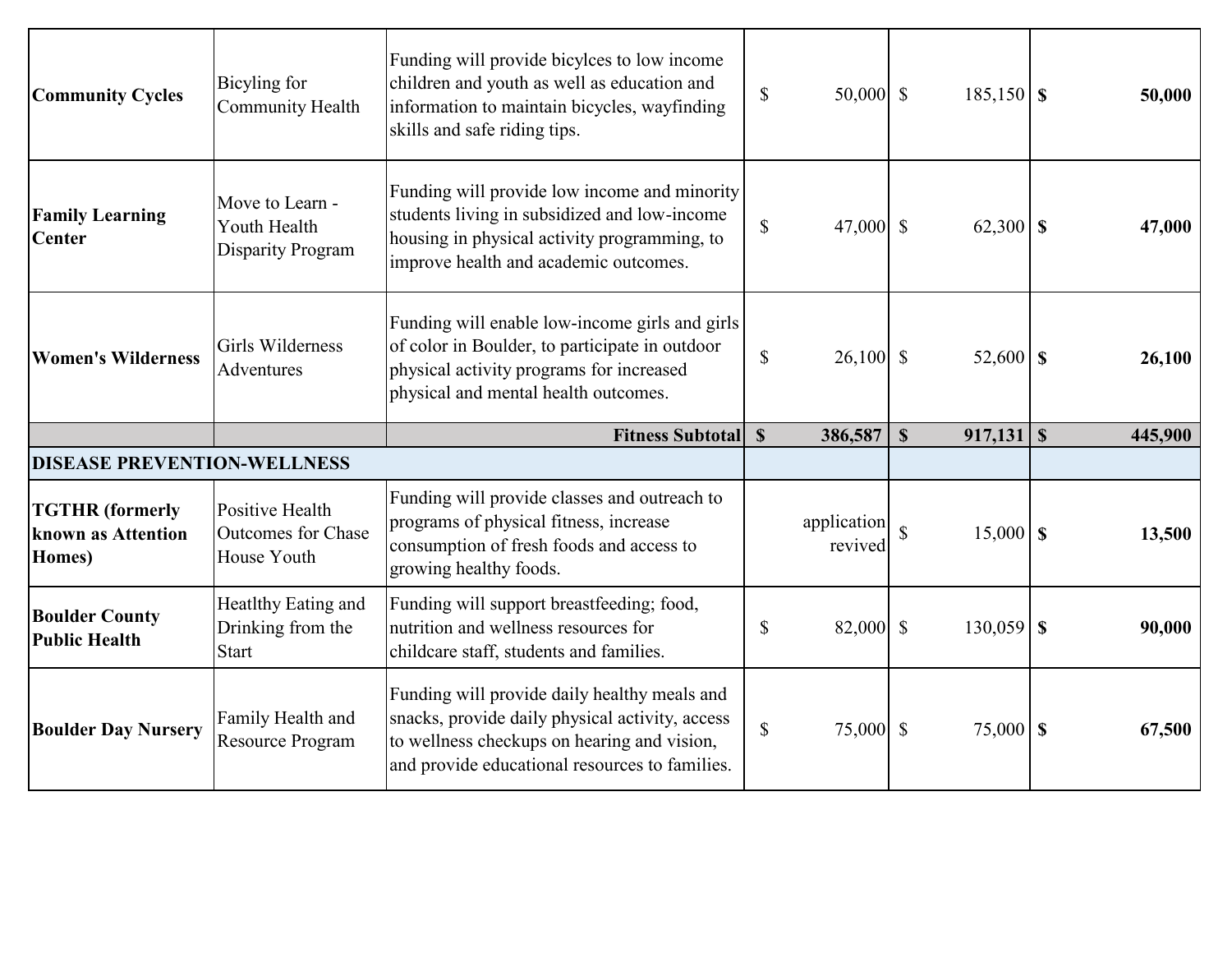| <b>El Centro AMISTAD</b> Promotoras                                               |                                                                        | Funding will provide case management,<br>resource navigation and advocacy in the<br>medical and health care system, utilize the<br>Promotoras model for health education, and<br>wellness for the Latino community.                                       | $\boldsymbol{\mathsf{S}}$ | $174,208$ \$           |              | $175,000$ \$ | 175,000 |
|-----------------------------------------------------------------------------------|------------------------------------------------------------------------|-----------------------------------------------------------------------------------------------------------------------------------------------------------------------------------------------------------------------------------------------------------|---------------------------|------------------------|--------------|--------------|---------|
| <b>Emergency Family</b><br><b>Assistance Association Advance Health</b><br>(EFAA) | Equity                                                                 | Economic Supports to Funding will help support low-income families<br>with housing and medical needs benefitting<br>from the Keep Families Housed program.                                                                                                | $\mathbb{S}$              | $25,000$ \$            |              | $25,000$ \$  | 25,000  |
| <b>Family Learning</b><br><b>Center</b>                                           | Move to Learn, Move<br>to Fitness Health and<br><b>Wellness Equity</b> | Funding will be used to establish "Health<br>Zone" certification for the agency and in the<br>homes of people being served by the agency,<br>to advance holistic health and wellness among<br>low-income families engaged in FLC<br>educational programs. |                           | application<br>revived | $\mathbb{S}$ | $91,550$ \$  | 40,000  |
| <b>I Have A Dream</b><br><b>Foundation of</b><br><b>Boulder County</b>            | <b>Healthy Together</b>                                                | Funding will provide year-round health and<br>wellness education, adult fitness trainer<br>certification programs, and physical<br>activities to low-income city Dreamer<br>students and their families living in Boulder<br>Housing Partner communities. | $\mathbb{S}$              | $169,344$ \$           |              | $169,000$ \$ | 169,000 |
| <b>Mother House</b>                                                               | Residential Program                                                    | Funding will provide unhoused and at-risk<br>women and transparents to safe and secure<br>shelter; access to baby items and resource<br>navigation; as well as parent skills to be self-<br>sufficient.                                                   | \$                        | 57,680 \$              |              | $74,000$ \$  | 57,600  |
| <b>YWCA</b>                                                                       | Persimmon Early<br>Learning Center<br><b>Healthy Services</b>          | Funding will support childcare services for<br>young children from low-income city families,<br>and the healthy eating and physical activity<br>elements of the program.                                                                                  | $\mathbb{S}$              | $142,000$ \$           |              | $142,000$ \$ | 127,800 |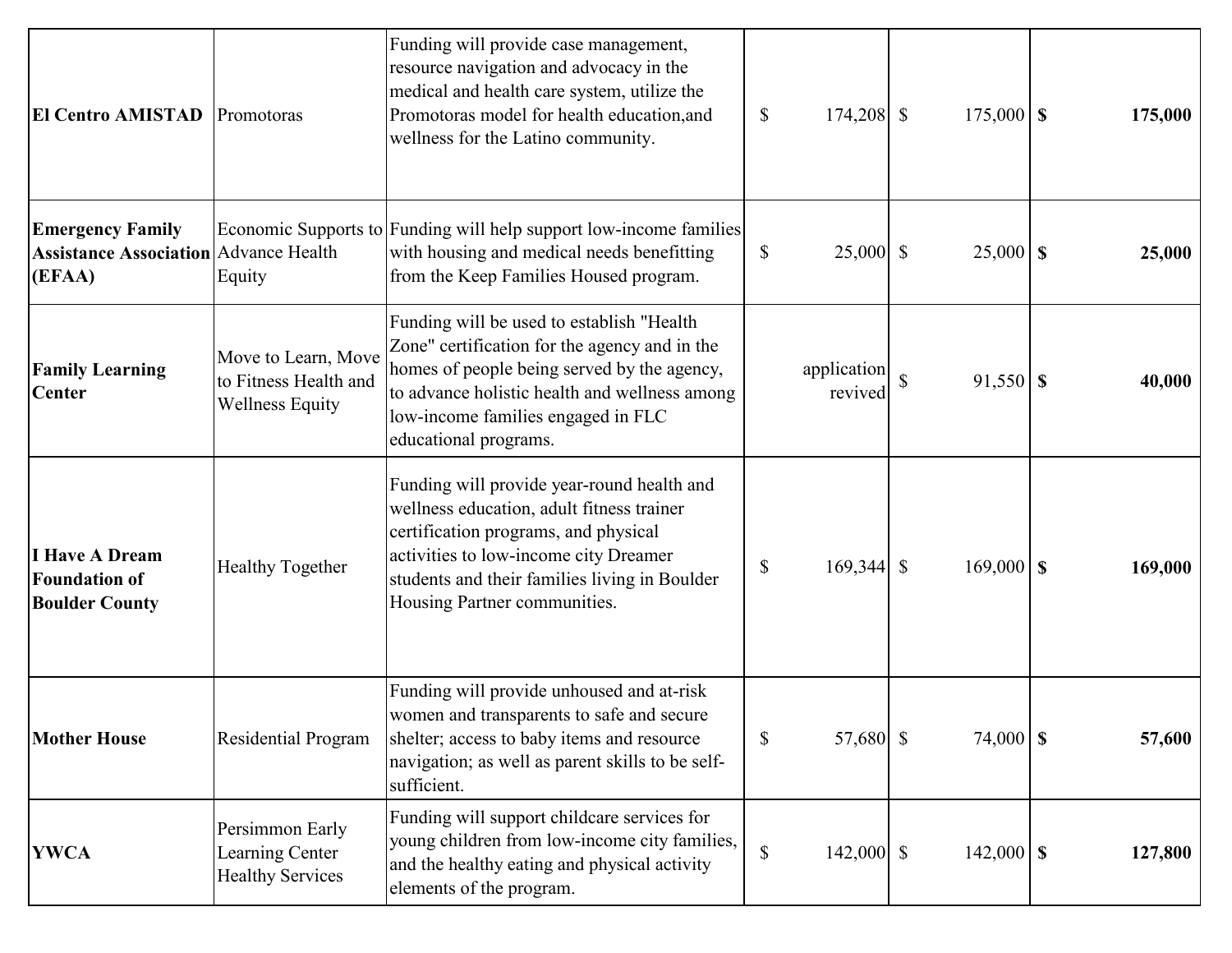| <b>Thorne Ecological</b><br>Institute                                         | Summer Outdoor<br>Recreation                      | Funding will provide access to three overnight<br>summer camps at Cal-Wood Education Center<br>for youth and their families during summer<br>2022 in order to engage and increase outdoor<br>physical activities and mental health well-<br>being.                                                                 | new application                         | $\mathbb{S}$<br>$48,528$ \$ | 38,800  |
|-------------------------------------------------------------------------------|---------------------------------------------------|--------------------------------------------------------------------------------------------------------------------------------------------------------------------------------------------------------------------------------------------------------------------------------------------------------------------|-----------------------------------------|-----------------------------|---------|
|                                                                               |                                                   | Wellness Subtotal S                                                                                                                                                                                                                                                                                                | 725,232                                 | $\mathbb{S}$                | 804,200 |
| <b>DISEASE PREVENTION - HEALTH CARE ACCESS</b>                                |                                                   |                                                                                                                                                                                                                                                                                                                    |                                         |                             |         |
| <b>Bridge to Justice</b>                                                      | Healthcare and Food<br><b>Assistance Advocacy</b> | Funding will be used to improve access for<br>low-income residents to government health<br>care and nutrition programs; and provide legal<br>representation for benefit appeals.                                                                                                                                   | $\boldsymbol{\mathsf{S}}$<br>151,200 \$ | $167,007$ \$                | 150,300 |
| <b>Association for</b><br><b>Community Living in</b><br><b>Boulder County</b> | <b>ACL's Advocacy</b><br>Program                  | Funding will support individuals with<br>Intellecual & Developmental Disabilties (IDD)<br>to access medical care, information, resource<br>and advocacy.                                                                                                                                                           |                                         | $100,758$ \$                | 40,000  |
| <b>Boulder Shelter for</b><br>the Homeless Inc                                | <b>Housing Partnership</b>                        | Funding will support clients with often high<br>medical and mental health needs to find stable<br>housing and get connected to medical on-<br>going support to lessen the impacts of chronic<br>pahtologies and improve overall health.                                                                            |                                         | $70,000$ \$                 | 30,000  |
| <b>FOCUS Reentry</b>                                                          | <b>Mentor Program</b>                             | Funding will be used to assist community<br>members re-entering the community from jail,<br>with health care and food assistance program<br>enrollment, and referrals to physical, mental<br>and behavioral health service agencies, and<br>basic needs resources in order to work towards<br>self sustainability. | \$<br>73,000 \$                         |                             | 73,000  |
|                                                                               |                                                   | <b>Health Care Access Subtotal S</b>                                                                                                                                                                                                                                                                               | 224,200                                 | $\mathbf S$                 | 293,300 |
| <b>SYSTEM INTEGRATION AND COLLABORATION</b>                                   |                                                   |                                                                                                                                                                                                                                                                                                                    |                                         |                             |         |